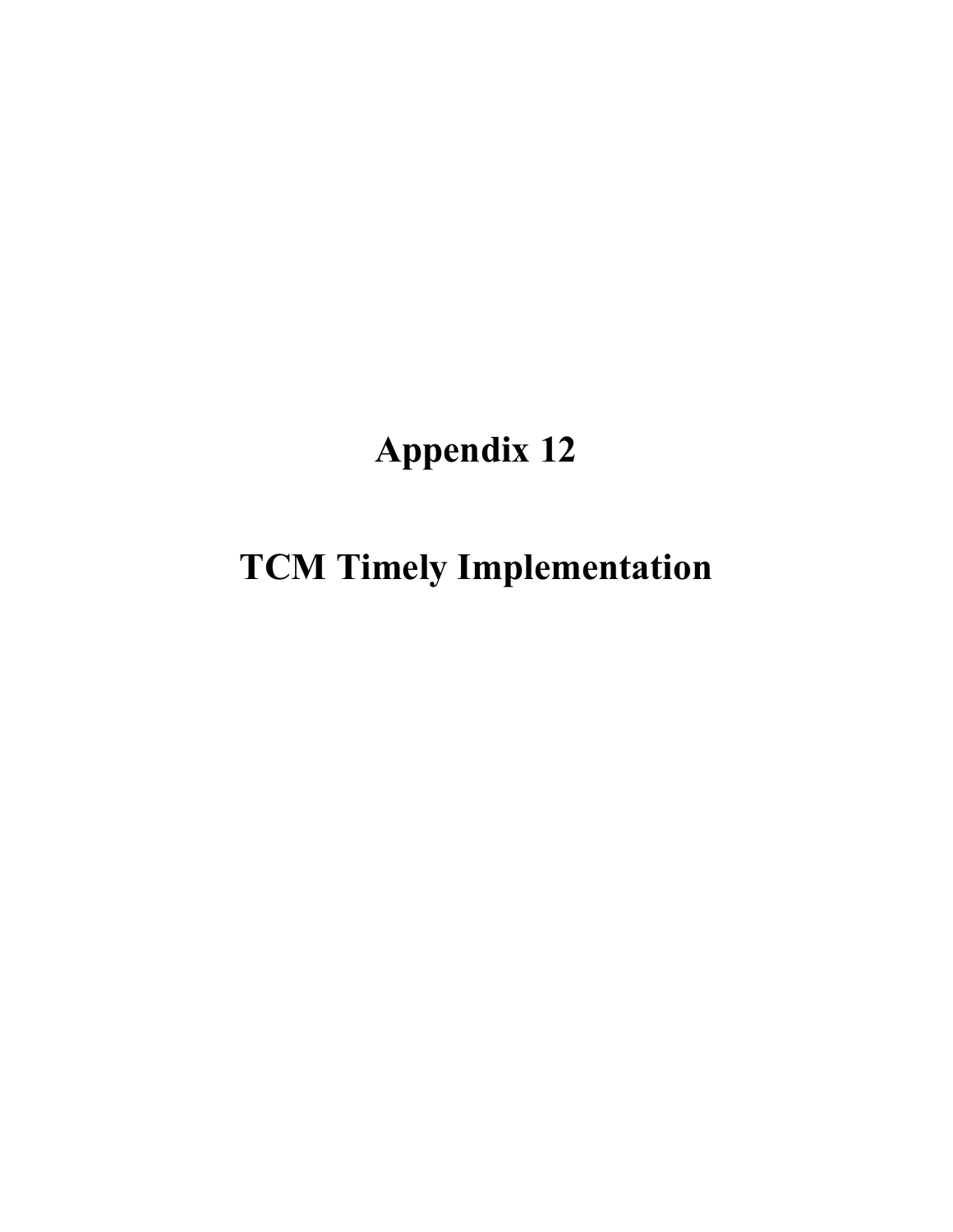| <b>Originally reported</b><br>in | <b>Project Type</b> | <b>Project ID</b> | <b>Sponsor Agency</b>    |                                                |                                             |                                                                  |                                                                                     | <b>Operational Year/</b><br><b>Completed By</b> | <b>SIP Operational</b><br><b>Deadline</b> |             |         |                   |
|----------------------------------|---------------------|-------------------|--------------------------|------------------------------------------------|---------------------------------------------|------------------------------------------------------------------|-------------------------------------------------------------------------------------|-------------------------------------------------|-------------------------------------------|-------------|---------|-------------------|
|                                  |                     |                   |                          | <b>Street</b>                                  | <b>From Location</b>                        | <b>To Location</b>                                               | <b>Project Description</b>                                                          |                                                 |                                           | VOC tpd     | Nox tpd | <b>Total Cost</b> |
| 2000 SIP                         | Bike/Ped            | 2273              | City of Missouri City    | TR 1-11                                        | Various                                     |                                                                  | Construct hike & bike trail                                                         | 2007                                            | 2007                                      | 0.0002      | 0.0003  | \$2,376,000       |
| 2000 SIP                         | Bike/Ped            | 2281              | City of Missouri City    | TR 12-21                                       | Various                                     |                                                                  | Construct hike & bike trail                                                         | 2007                                            | 2007                                      | 0.0002      | 0.0003  | \$2,397,600       |
| 2000 SIP                         | Bike/Ped            | 2795              | City of Houston          | Halls Bayou bike trail                         | Little york at pinewood<br>park             | Mesa Rd @ Lake<br>Forest Park                                    | Hike and bike trails along Halls<br>Bayou                                           | 2007                                            | 2007                                      | 0.0010      | 0.0015  | \$7,697,400       |
| 2000 SIP                         | Bike/Ped            | 2927              | City of Alvin            | Alvin Mustang Trail                            | N Alvin C/L                                 | S Alvin C/L                                                      | Construct Alvin Mustang Trail<br>System of                                          | 2003                                            | 2007                                      | 0.0014      | 0.0020  | \$1,798,000       |
| 2000 SIP                         | Bike/Ped            | 2929              | City of<br>Houston       | West white oak bayou trail ext                 | pinemont                                    | tidwell                                                          | west white oak bayou trail<br>extension                                             | 2007                                            | 2007                                      | 0.0004      | 0.0006  | \$2,252,880       |
| 2000 SIP                         | Bike/Ped            | 2930              | City of<br>Houston       | Columbia tap rail to trail                     | Dixie                                       | Polk                                                             | Construct Columbia Tap Rail to<br>trail<br>bikeway                                  | 2007                                            |                                           | 2007 0.0002 | 0.0003  | \$2,293,000       |
| 2000 SIP                         | Bike/Ped            | 2931              | City of<br>Houston       | Sims Bayou Trail                               | Rosenhaven St at<br><b>Scottcrest Park</b>  | IH 45                                                            | Construct Sims Bayou Trail                                                          | 2006                                            |                                           | 2007 0.0005 | 0.0007  | \$1,296,000       |
| 2000 SIP                         | Bike/Ped            | 2934              | Harris County Precinct 2 | North Channel hike & bike trail                | Woodforest blvd<br>(south)                  | Wallisville Rd (north)                                           | Construct hike & bike trail                                                         | 2007                                            | 2007                                      | 0.0001      | 0.0002  | \$984,269         |
| 2000 SIP                         | Bike/Ped            | 3061              | City of Houston          | N Houston on-street bkwy ntwrk - ph            |                                             |                                                                  | Construct on-street bikeway<br>network (N of LP 610) (TCM                           | 2001                                            |                                           | 2007 0.0255 | 0.0361  | \$1,746,000       |
| 2000 SIP                         | Bike/Ped            | 3062              | City of Houston          | SE Houston on-st bike network                  | Between Griggs &<br>Edgebrook               | Between S<br>Wayside & Allen<br>Genoa                            | Bike SE Houston on-street<br>bikeway<br>network (inside LP 610) (TCM<br>commitment) | 2006                                            |                                           | 2007 0.0021 | 0.0003  | \$2,235,000       |
| 2000 SIP                         | Bike/Ped            | 3063              | City of<br>Houston       | W Houston on-st bikeway - PH 1                 |                                             |                                                                  | Bike W Houston on-street<br>bikeway - PH 1<br>(TCM Commitment)                      | 2001                                            |                                           | 2007 0.0017 | 0.0024  | \$1,220,000       |
| 2000 SIP                         | Bike/Ped            | 3064              | City of Houston          | Buffalo Bayou Trail                            | Shepherd Dr                                 | Sabine                                                           | Bike trail on Buffalo Bayou<br>parallel to Memorial Dr &<br>Allend Pkwy             | 2007                                            |                                           | 2007 0.0001 | 0.0002  | \$2,820,050       |
| 2000 SIP                         | Bike/Ped            | 3065              | City of Houston          | Herman Brown Park Trail                        | w/I Herman Brown<br>Park                    | Dunvegan way at<br>Mercury Dr &                                  | Bike & Hike trail thru Herman<br>Brown Park Ph 1 (TCM                               | 2001                                            | 2007                                      | 0.0002      | 0.0002  | \$611,000         |
| 2000 SIP                         | Bike/Ped            | 3066              | City of Houston          | VA                                             | Houston heritage corr-<br><b>RR</b> trestle | Johnny Goyen Pk<br>along white oak<br>bayou hike & bike<br>trail | hike and bike tril (houston<br>heritage corridor bayou trails<br>west, segment 1)   | 2007                                            | 2007                                      | 0.0003      | 0.0005  | \$3,421,436       |
| 2000 SIP                         | Bike/Ped            | 3069              | City of<br>Baytown       | Baytown Hike & Bike Trail                      | Arizona St                                  | Market St                                                        | Construct Hike & Bike Trail<br>(phase 2)                                            | 2006                                            | 2007                                      | 0.0001      | 0.0002  | \$1,526,890       |
| 2000 SIP                         | Bike/Ped            | 3071              | City of Houston          | TMC/Greenway plaza/Galleria on-<br>street bike |                                             |                                                                  | Med Ctr/Greenway plaza/<br>Galleria access on-street                                | 2001                                            |                                           | 2007 0.0017 | 0.0024  | \$1,277,400       |
| 2000 SIP                         | Bike/Ped            | 3072              | City of<br>Houston       | VA                                             | Dixie bridge near<br>Herman<br>Park         | Mason Park at<br><b>Tipps St</b>                                 | on-street bikeway<br>improvements                                                   | 2007                                            |                                           | 2007 0.0013 | 0.0018  | \$4,889,000       |
| 2000 SIP                         | Bike/Ped            | 3074              | City of<br>Houston       | W White Oak Bayou Trail                        | 11th St                                     | S of Pinemont                                                    | Construct W White Oak Bayou<br>Trail (TCM                                           | 2001                                            |                                           | 2007 0.0003 | 0.0004  | \$2,602,000       |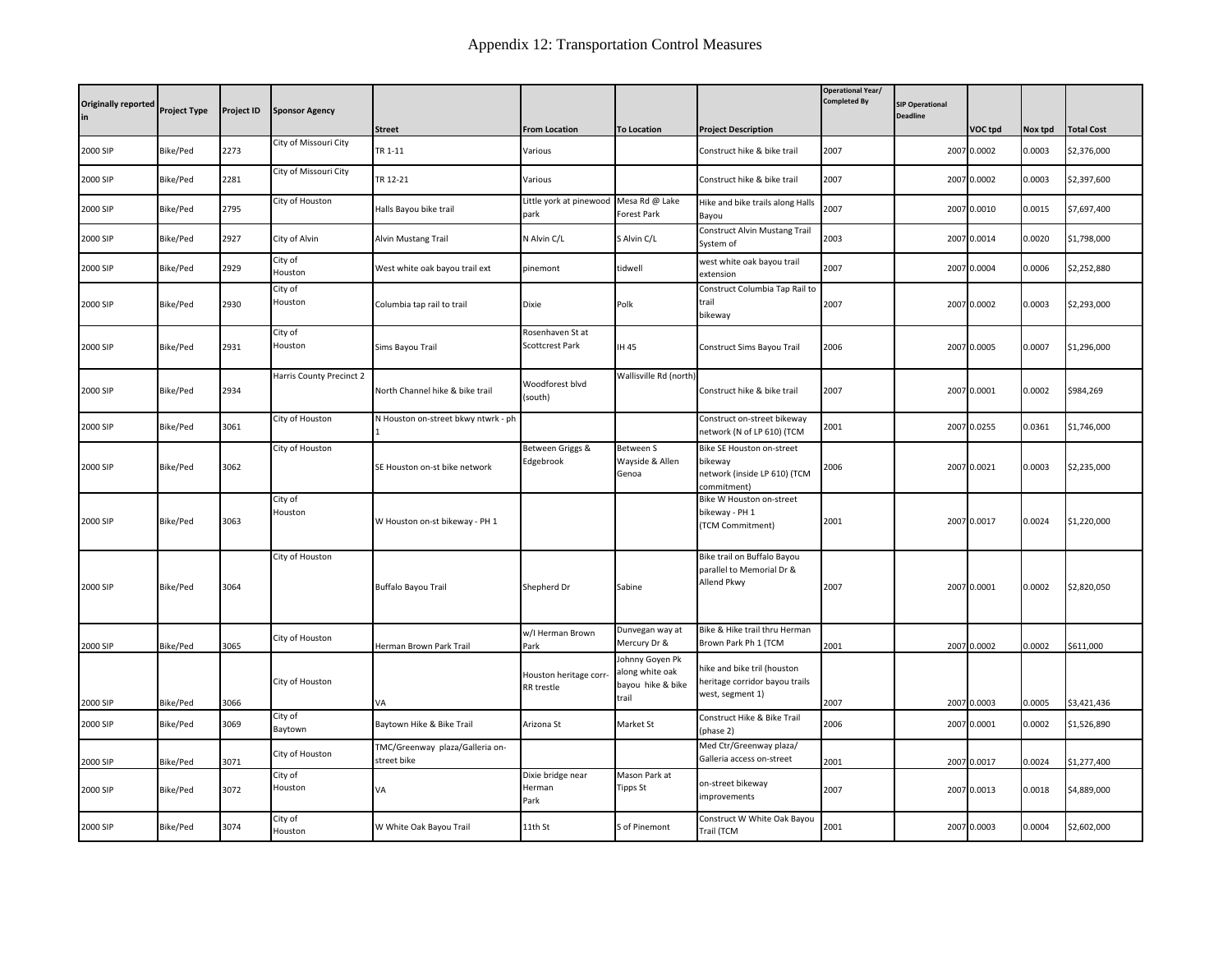| <b>Originally reported</b><br>in | <b>Project Type</b> | Project ID | <b>Sponsor Agency</b>  |                                                |                             |                                  |                                                                                                            | <b>Operational Year/</b><br><b>Completed By</b> | <b>SIP Operational</b><br><b>Deadline</b> |             |         |                   |
|----------------------------------|---------------------|------------|------------------------|------------------------------------------------|-----------------------------|----------------------------------|------------------------------------------------------------------------------------------------------------|-------------------------------------------------|-------------------------------------------|-------------|---------|-------------------|
|                                  |                     |            |                        | <b>Street</b>                                  | <b>From Location</b>        | <b>To Location</b>               | <b>Project Description</b>                                                                                 |                                                 |                                           | VOC tpd     | Nox tpd | <b>Total Cost</b> |
| 2000 SIP                         | Bike/Ped            | 3075       | City of<br>Houston     | Harrisburg/Sunset rails to trails              | Chenevert                   | 75th Street and<br>Buffalo       | Harrisburg/sunset rails to trails<br>phase 1                                                               | 2000                                            | 2007                                      | 0.0003      | 0.0004  | \$2,075,000       |
| 2000 SIP                         | Bike/Ped            | 4069       | The District           | <b>Woodlands Town Center</b>                   | Lake Robbins                | Grogans Mill                     | Construct pedestrian bridges @<br>Lake                                                                     | 2005                                            |                                           | 2007 0.0006 | 0.0011  | \$2,350,000       |
| 2000 SIP                         | Bike/Ped            | 5050       | City of<br>Houston     | White Oak/Katy Trail                           | 14th st                     | Main                             | bike trail/Lane on Roads & RR<br>ROW                                                                       | 2006                                            | 2007                                      | 0.0004      | 0.0005  | \$2,136,000       |
| 2000 SIP                         | Bike/Ped            | 5051       | City of<br>Pearland    | <b>FM 518</b>                                  | Westminister                | Riverside Dr                     | Construct sidewalk/bike path                                                                               | 2007                                            | 2007                                      | 0.0002      | 0.0004  | \$321,727         |
| 2000 SIP                         | Bike/Ped            | 5052       | City of Conroe         | FM 2854 & LP 336                               |                             |                                  | Add striping for on-street bike<br>lane                                                                    | 2007                                            | 2007                                      | 0.0002      | 0.0004  | \$366,231         |
| 2000 SIP                         | Bike/Ped            | 5053       | City of<br>Baytown     | VA                                             | Goose creek park -<br>Goose | Garth                            | Construct pedestian path along<br>Goose                                                                    | 2007                                            |                                           | 2007 0.0001 | 0.0002  | \$1,070,581       |
| 2000 SIP                         | Bike/Ped            | 5056       | City of League<br>City | SH 96                                          | IH 45                       | FM 1266                          | Construct hike/bike trail along<br>SH 96                                                                   | 2007                                            |                                           | 2007 0.0003 | 0.0004  | \$757,500         |
| 2000 SIP                         | Bike/Ped            | 5057       | City of League<br>City | <b>FM 518</b>                                  | Perkins                     | Illinois                         | Construct pedestrian sidewalk<br>along FM<br>518                                                           | 2007                                            |                                           | 2007 0.0002 | 0.0003  | \$425,000         |
| 2000 SIP                         | Bike/Ped            | 5058       | City of Rosenberg      | SH 36                                          | <b>US 90A</b>               | Seabourne Creek<br>Park          | Construct 5' sidewalk to<br>provide a                                                                      | 2007                                            |                                           | 2007 0.0005 | 0.0008  | \$651,726         |
|                                  |                     |            | City of Houston        | TMC/Greenway plaza/Galleria on-<br>street bike |                             |                                  | TMC/Greenway plaza/ Galleria<br>access on-street bikeway<br>network- east seg ph 1 (TCM<br>SIP Commitment) |                                                 |                                           |             |         |                   |
| 2000 SIP                         | Bike/Ped            | 7003       |                        |                                                |                             |                                  |                                                                                                            | 2000                                            |                                           | 2007 0.0019 | 0.0026  | \$440,000         |
|                                  |                     |            | City of Houston        | TMC/Greenway plaza/Galleria on-<br>street bike |                             |                                  | TMC/Greenway plaza/ Galleria<br>access on-street bikeway<br>network- east seg ph 1 (TCM<br>SIP Commitment) |                                                 |                                           |             |         |                   |
| 2000 SIP                         | <b>Bike/Ped</b>     | 7004       |                        |                                                |                             |                                  |                                                                                                            | 2000                                            |                                           | 2007 0.0018 | 0.0026  | \$1,734,700       |
| 2000 SIP                         | Bike/Ped            | 7005       | City of Houston        | TMC/Greenway plaza/Galleria on-<br>street bike |                             |                                  | Access on-street bikeway<br>network - phase 2                                                              | 2003                                            |                                           | 2007 0.0007 | 0.0010  | \$1,198,300       |
| 2000 SIP                         | Bike/Ped            | 7006       | City of<br>Houston     | Harrisburg/Sunset rails to trails              |                             |                                  | Harrisburg/sunset rails to trails<br>phase 2                                                               | 2003                                            |                                           | 2007 0.0006 | 0.0009  | \$952,000         |
| 2000 SIP                         | Bike/Ped            | 7007       | City of<br>Houston     | N Houston on-street bkwy<br>ntwrk - ph 2       |                             |                                  | Construct on-street bikeway<br>network                                                                     | 2004                                            |                                           | 2007 0.0003 | 0.0004  | \$313,000         |
| 2000 SIP                         | Bike/Ped            | 9351       | City of<br>Houston     | Keegans Bayou Trail                            | Gessner                     | City Limits near<br>Synott       | Construct hike & bike trail                                                                                | 2006                                            |                                           | 2007 0.0002 | 0.0004  | \$5,027,858       |
| 2000 SIP                         | Bike/Ped            | 9841       | City of<br>Houston     | Herman Brown Park Trail                        | W/I Herman Brown<br>Park    | E of FM 526 & S to<br>IH 10      | Bike & hike trail through<br>Herman Brown                                                                  | 2007                                            |                                           | 2007 0.0002 | 0.0002  | \$768,497         |
| 2000 SIP                         | Bike/Ped            | 9902       | City of Houston        | West Brays Bayou bike trail west<br>segment A  | 550' N of bissonet          | 1500' W of IH 610<br>(west loop) | construct bike trail                                                                                       | 2007                                            |                                           | 2007 0.0006 | 0.0008  | \$4,875,822       |
| 2000 SIP                         | Bike/Ped            | 9954       | City of<br>Baytown     | Goose Creek Trail (Phase 2)                    | S of Market St              | W of Texas Ave                   | Construct hike/bike trail                                                                                  | 2006                                            |                                           | 2007 0.0003 | 0.0005  | \$1,156,250       |
| 2000 SIP                         | Bike/Ped            | 9987       | City of<br>Houston     | CBD Access on-street bikeways                  | North Segment               |                                  | CBD access on-street bikeway<br>network                                                                    | 2001                                            | 2007                                      | 0.0016      | 0.0023  | \$2,076,965       |
| 2000 SIP                         | Bike/Ped            | 9988       | City of<br>Houston     | CBD Access on-street bikeways                  | South segment - PH 1        |                                  | CBD access on-street bikeway<br>network                                                                    | 2000                                            |                                           | 2007 0.0028 | 0.0039  | \$1,282,474       |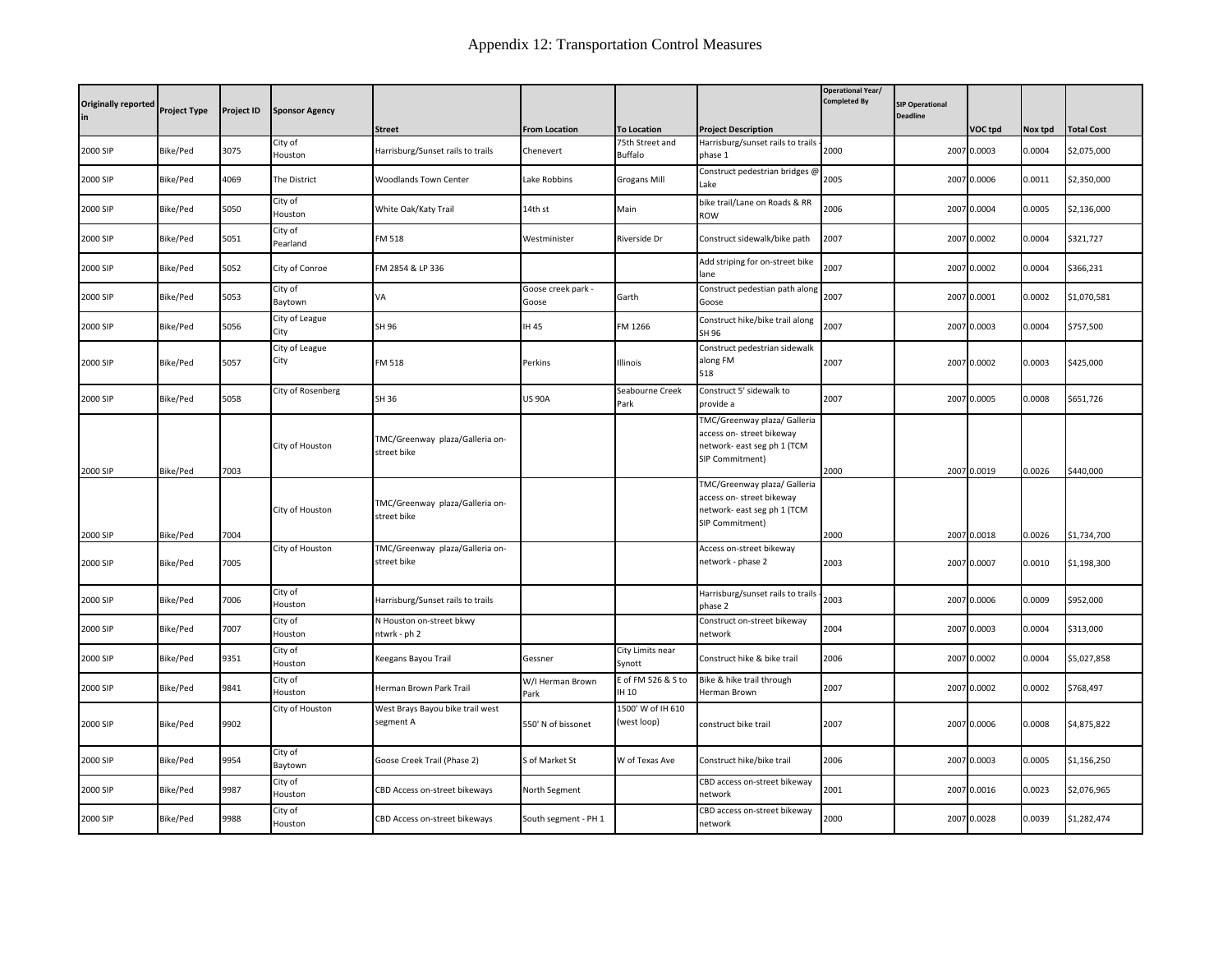| <b>Originally reported</b><br>in | <b>Project Type</b> | <b>Project ID</b> | <b>Sponsor Agency</b>               |                                                 |                             |                           |                                                                  | <b>Operational Year/</b><br>Completed By | <b>SIP Operational</b><br><b>Deadline</b> |             |         |                   |
|----------------------------------|---------------------|-------------------|-------------------------------------|-------------------------------------------------|-----------------------------|---------------------------|------------------------------------------------------------------|------------------------------------------|-------------------------------------------|-------------|---------|-------------------|
|                                  |                     |                   |                                     | <b>Street</b>                                   | <b>From Location</b>        | <b>To Location</b>        | <b>Project Description</b>                                       |                                          |                                           | VOC tpd     | Nox tpd | <b>Total Cost</b> |
| 2000 SIP                         | Bike/Ped            | 9989              | City of<br>Houston                  | CBD Access on-street bikeways                   | South segment - PH 2        |                           | CBD access on-street bikeway<br>network<br>(Phase 2)             | 2002                                     |                                           | 2007 0.0002 | 0.0003  | \$156,600         |
| 2000 SIP                         | <b>INTMDL</b>       | 2445              | Port of<br><b>Houston Authority</b> | Barbours Cut Queue lanes                        | Along George Altvater<br>Rd | Barbours Cut Blvd         | Construct queuing lanes along<br>George                          | 2003                                     |                                           | 2007 0.0019 | 0.0042  | \$3,903,000       |
| 2000 SIP                         | <b>INTMDL</b>       | 9534              | Port of<br><b>Houston Authority</b> | Deer Park Junction Terminal                     | At Strang Yard              |                           | Construct Port of Houston Lead<br>Track segment 3 at Strang Yard | 2002                                     |                                           | 2007 0.0024 | 0.0033  | \$14,882,830      |
| 2000 SIP                         | <b>ITS</b>          | 1012              | TXDOT                               | IH 45 S                                         | 61 St ST                    | S of SH 6                 | Install CTMS                                                     | 2002                                     | 2007                                      | 0.0024      | 0.0053  | \$3,856,000       |
| 2000 SIP                         | <b>ITS</b>          | 1013              | <b>TXDOT</b>                        | <b>IH 45 N</b>                                  | N of Crighton               | LP 336 N                  | <b>Install CTMS</b>                                              | 2007                                     |                                           | 2007 0.0018 | 0.0040  | \$2,610,000       |
| 2000 SIP                         | <b>ITS</b>          | 1014              | <b>TXDOT</b>                        | IH 45 N                                         | Rankin Rd                   | Cypresswood               | Install CTMS (TCM SIP                                            | 2002                                     | 2007                                      | 0.0042      | 0.0092  | \$3,596,000       |
| 2000 SIP                         | <b>ITS</b>          | 1015              | <b>TXDOT</b>                        | IH 45 N                                         | Harris C/L                  | Tamina Rd                 | Install CTMS (TCM SIP<br>Commitment)                             | 2004                                     |                                           | 2007 0.0020 | 0.0044  | \$2,318,660       |
| 2000 SIP                         | <b>ITS</b>          | 1016              | <b>TXDOT</b>                        | IH 45 S                                         | S of SH 6                   | Harris C/L                | nstall CTMS                                                      | 2002                                     |                                           | 2007 0.0072 | 0.0158  | \$10,345,000      |
| 2000 SIP                         | <b>ITS</b>          | 1019              | <b>TXDOT</b>                        | SH 249                                          | Westlock                    | BW <sub>8</sub>           | <b>Install CTMS</b>                                              | 2007                                     | 2007                                      | 0.0036      | 0.0079  | \$5,833,000       |
| 2000 SIP                         | <b>ITS</b>          | 1026              | TXDOT                               | SP 330                                          | IH 10                       | LP 201 (SH 146)           | <b>Install CTMS</b>                                              | 2007                                     | 2007                                      | 0.0024      | 0.0053  | \$2,283,000       |
| 2000 SIP                         | <b>ITS</b>          | 1027              | <b>TXDOT</b>                        | <b>US 59 SW</b>                                 | W Bellfort                  | Fort Bend C/L             | Install CTMS                                                     | 2007                                     | 2007                                      | 0.0037      | 0.0082  | \$423,152         |
| 2000 SIP                         | <b>ITS</b>          | 1028              | <b>TXDOT</b>                        | <b>US 59 N</b>                                  | .28 MI N of Saunders        | IH 610                    | <b>Install CTMS</b>                                              | 2002                                     | 2007                                      | 0.0019      | 0.0042  | \$1,082,654       |
| 2000 SIP                         | <b>ITS</b>          | 1029              | <b>TXDOT</b>                        | <b>US 59 N</b>                                  | <b>BF 1960A</b>             | Montgomery C/L            | nstall CTMS                                                      | 2007                                     | 2007                                      | 0.0011      | 0.0023  | \$1,783,000       |
| 2000 SIP                         | <b>ITS</b>          | 1030              | <b>TXDOT</b>                        | <b>US 59 SW</b>                                 | <b>Bell St</b>              | S Shepherd                | nstall CTMS                                                      | 2007                                     |                                           | 2007 0.0015 | 0.0033  | \$2,162,000       |
| 2000 SIP                         | <b>ITS</b>          | 1031              | <b>TXDOT</b>                        | <b>US 59 SW</b>                                 | Harris C/L                  | SH <sub>6</sub>           | <b>Install CTMS</b>                                              | 2006                                     | 2007                                      | 0.0014      | 0.0031  | \$1,426,204       |
| 2000 SIP                         | <b>ITS</b>          | 1032              | <b>TXDOT</b>                        | <b>US 59 N</b>                                  | Greens Bayou                | .28 MIN of                | Install CTMS                                                     | 2002                                     | 2007                                      | 0.0027      | 0.0059  | \$3,027,731       |
| 2000 SIP                         | <b>ITS</b>          | 1095              | <b>TXDOT</b>                        | BW <sub>8</sub>                                 | SH 249                      | IH 45                     | Install signal coordination<br>system                            | 2002                                     |                                           | 2007 0.0207 | 0.0160  | \$1,900,000       |
| 2000 SIP                         | <b>ITS</b>          | 1103              | <b>TXDOT</b>                        | SH 146                                          | Mccabe Rd                   | Tyler St                  | nstall CRMS - incl surveilance                                   | 2003                                     | 2007                                      | 0.0009      | 0.0020  | \$1,204,650       |
| 2000 SIP                         | <b>ITS</b>          | 1119              | <b>TXDOT</b>                        | SH <sub>6</sub>                                 | <b>US 59</b>                | <b>Brooks St</b>          | Synchronization &<br>interconnection                             | 2001                                     | 2007                                      | 0.0001      | 0.0001  | \$50,000          |
| 2000 SIP                         | <b>ITS</b>          | 1120              | City of Sugar                       | SH <sub>6</sub>                                 | Lexington Blvd              | Austin Pkwy               | Synchronization and                                              | 2001                                     |                                           | 2007 0.0004 | 0.0003  | \$150,000         |
| 2000 SIP                         | <b>ITS</b>          | 1121              | City of Sugar<br>Land               | Lexington Blvd, Austin pkwy,<br>Sweetwater blvd |                             |                           | Synchronization and<br>interconnection of                        | 2006                                     |                                           | 2007 0.0066 | 0.0146  | \$600,000         |
| 2000 SIP                         | <b>ITS</b>          | 1124              | City of Sugar<br>Land               | <b>Dulles Ave</b>                               | SH <sub>6</sub>             | <b>US 90A</b>             | Synchonization &<br>innerconnection                              | 2001                                     |                                           | 2007 0.0023 | 0.0018  | \$285,000         |
| 2000 SIP                         | <b>ITS</b>          | 3010              | <b>TXDOT</b>                        | SH 225                                          | SH 134                      | Strang Rd                 | Install computerized<br>transportation management                | 2002                                     |                                           | 2007 0.0015 | 0.0034  | \$2,270,000       |
| 2000 SIP                         | ITS                 | 9527              | <b>TXDOT</b>                        | IH 10 E                                         | San Jacinto St              | Meadow St                 | Install computerized traffic<br>management<br>system             | 2003                                     |                                           | 2007 0.0013 | 0.0030  | \$600,000         |
| 2000 SIP                         | <b>ITS</b>          | 9532              | <b>TXDOT</b>                        | <b>US 59 N</b>                                  | .136 MI S of BF 1960A       | Greens Bayou              | nstall CTMS                                                      | 2002                                     | 2007                                      | 0.0040      | 0.0088  | \$2,172,654       |
| 2000 SIP                         | <b>ITS</b>          | 9533              | <b>TXDOT</b>                        | <b>US 59 N</b>                                  | IH 610                      | .019MI N of Bell St       | nstall CTMS                                                      | 2005                                     | 2007                                      | 0.0019      | 0.0043  | \$2,470,000       |
| 2000 SIP                         | <b>ITS</b>          | 9536              | <b>TXDOT</b>                        | IH 45 N                                         | Tamina                      | .966 KM N of<br>Creighton | Install CTMS                                                     | 2007                                     |                                           | 2007 0.0028 | 0.0060  | \$3,956,000       |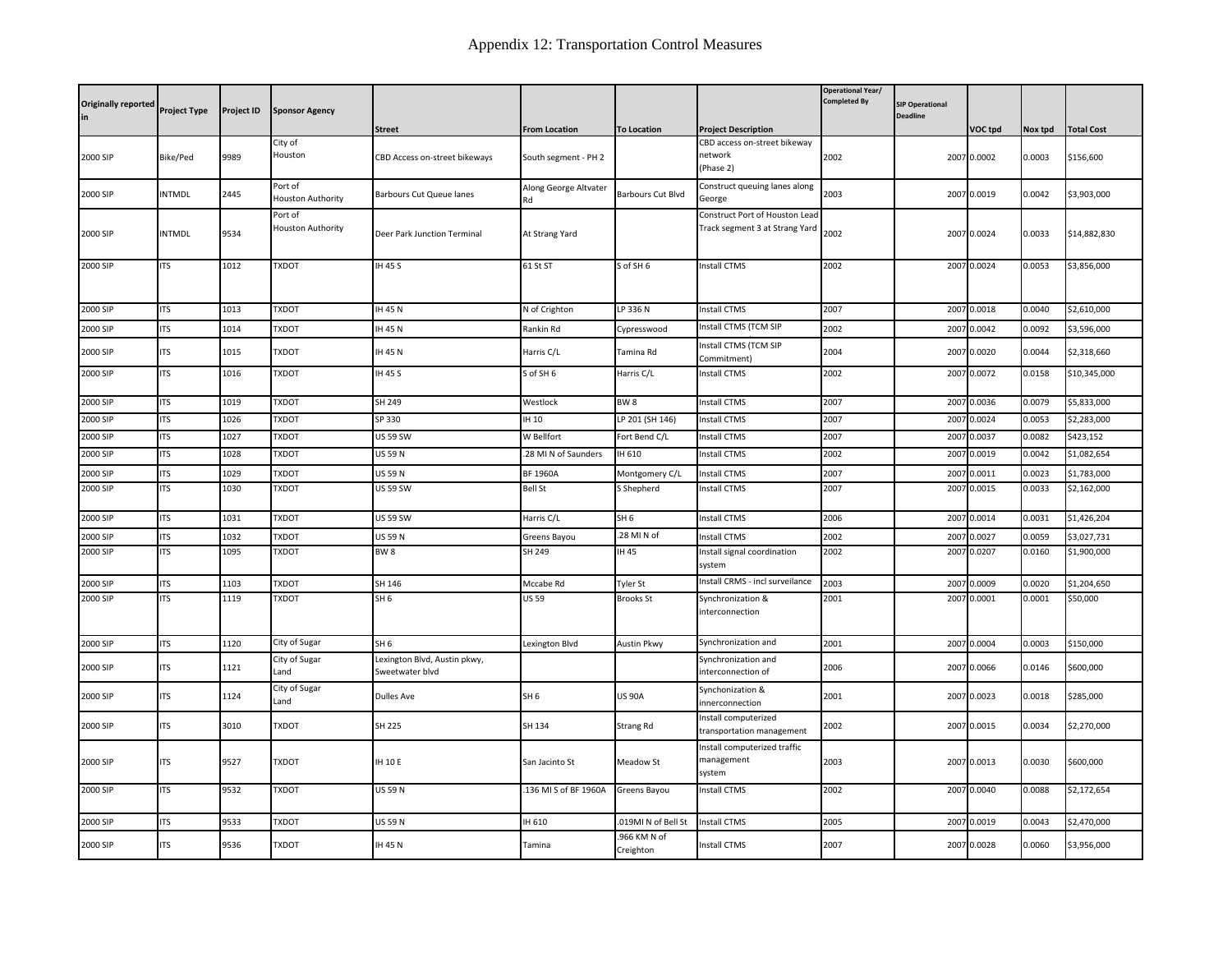| Originally reported<br>Project Type<br>in |              | <b>Project ID</b> | <b>Sponsor Agency</b>       | <b>Street</b>          | <b>From Location</b>               | <b>To Location</b>      | <b>Project Description</b>                                      | <b>Operational Year/</b><br><b>Completed By</b> | <b>SIP Operational</b><br><b>Deadline</b> | VOC tpd     | Nox tpd | <b>Total Cost</b> |
|-------------------------------------------|--------------|-------------------|-----------------------------|------------------------|------------------------------------|-------------------------|-----------------------------------------------------------------|-------------------------------------------------|-------------------------------------------|-------------|---------|-------------------|
| 2000 SIP                                  | P&R          | 3039              | Fort Bed<br>County          | SH 36                  | <b>US 59</b>                       |                         | Phase 1: FY98 Conduct PE for<br>fairgrounds                     | 2005                                            | 2007                                      | 0.0037      | 0.0052  | \$62,500          |
| 2000 SIP                                  | P&R          | 4090              | <b>Gulf Coast</b><br>Center | VA                     | Various                            |                         | Park & Ride services to<br>Houston:<br>Operating Costs for Yr 1 | 2006                                            |                                           | 2007 0.0032 | 0.0045  | \$400,000         |
| 2000 SIP                                  | P&R          | 4091              | <b>Gulf Coast</b><br>Center | VA                     | Various                            |                         | Park and ride services - PH 2                                   | 2007                                            | 2007                                      | 0.0032      | 0.0045  | \$420,000         |
| 2000 SIP                                  | P&R          | 5097              | The District                | VA                     | various                            |                         | FY99- provide operation of 6<br>add'l buses to serve research   | 2001                                            | 2007                                      | 0.0011      | 0.0015  | \$600,000         |
| 2000 SIP                                  | P&R          | 9756              | Fort Bed<br>County          | SH 36                  | SH 36 - Farigrounds<br>P&R         | US 59                   | Phase 2: Construct Fairgrounds<br>P&R (250                      | 2007                                            | 2007                                      | 0.0037      | 0.0052  | \$1,695,930       |
| 2000 SIP                                  | <b>RCTSS</b> | 1007              | <b>TXDOT</b>                | IH 10 W                | Studemont                          | San Jacinto             | <b>Install CTMS</b>                                             | 2003                                            |                                           | 2007 0.0010 | 0.0023  | \$1,255,000       |
| 2000 SIP                                  | <b>RCTSS</b> | 1008              | <b>TXDOT</b>                | <b>IH 10 E</b>         | Meadow St                          | SP 330                  | <b>Install CTMS</b>                                             | 2000                                            | 2007                                      | 0.0024      | 0.0052  | \$6,177,062       |
| 2000 SIP                                  | <b>RCTSS</b> | 1011              | <b>TXDOT</b>                | <b>IH 45 S</b>         | W of 59th St                       | 61st St                 | Install Arterial Traffic mgmt                                   | 2004                                            | 2007                                      | 0.0003      | 0.0007  | \$65,000          |
| 2000 SIP                                  | <b>RCTSS</b> | 1020              | <b>TXDOT</b>                | <b>SH 35</b>           | 14th St                            | SH 36                   | Install Arterial Traffic mgmt                                   | 2006                                            | 2007                                      | 0.0009      | 0.0019  | \$178,000         |
| 2000 SIP                                  | <b>RCTSS</b> | 1023              | <b>TXDOT</b>                | SH <sub>6</sub>        | FM 2004                            | FM 519                  | <b>Install ATMS</b>                                             | 2000                                            | 2007                                      | 0.0009      | 0.0020  | \$183,000         |
| 2000 SIP                                  | <b>RCTSS</b> | 1034              | <b>TXDOT</b>                | <b>US 90</b>           | FM 359 W                           | <b>FM 359E</b>          | <b>Install Arterial Traffic</b><br>Management system            | 2003                                            | 2007                                      | 0.0004      | 0.0008  | \$289,879         |
| 2000 SIP                                  | <b>RCTSS</b> | 1071              | <b>TXDOT</b>                | <b>US 59 SW</b>        | W of S Kirkwood                    | Ramps at SP 41/         | upgrade fixed time to actuated                                  | 2001                                            | 2007                                      | 0.0017      | 0.0037  | \$40,000          |
| 2000 SIP                                  | <b>RCTSS</b> | 1072              | <b>TXDOT</b>                | <b>US 59 SW</b>        | Ramps at SP 41/Sugar<br>creek blvd | SH 6                    | upgrade fixed time to actuated<br>signals                       | 2001                                            | 2007                                      | 0.0001      | 0.0002  | \$150,000         |
| 2000 SIP                                  | <b>RCTSS</b> | 1117              | City of Sugar<br>Land       | Williams trace blvd    | <b>US 59</b>                       | SH <sub>6</sub>         | Signalization, synchonization &<br>interconnection              | 2001                                            | 2007                                      | 0.0031      | 0.0067  | \$265,000         |
| 2000 SIP                                  | <b>RCTSS</b> | 1118              | City of Sugar<br>Land       | Williams trace blvd    | SH <sub>6</sub>                    | Austin Pkwy             | Signalization, synchonization &<br>interconnection              | 2001                                            | 2007                                      | 0.0025      | 0.0056  | \$215,000         |
| 2000 SIP                                  | <b>RCTSS</b> | 1825              | <b>TXDOT</b>                | <b>IH 45 N</b>         | Cypresswood                        | Montgomery C/L          | <b>Install CTMS</b>                                             | 2004                                            | 2007                                      | 0.0016      | 0.0034  | \$2,409,000       |
| 2000 SIP                                  | <b>RCTSS</b> | 3089              | Montgomery<br>Co            | Lake Woodlands         | NE MII Entrance                    | Kuykendahl rd           | ATMS: signal synchronization                                    | 2007                                            | 2007                                      | 0.0051      | 0.0112  | \$2,125,000       |
| 2000 SIP                                  | <b>RCTSS</b> | 3090              | Mongomery<br>County         | <b>Research Forest</b> | IH 45                              | Kuykendah               | Signal Synchronization                                          | 2000                                            | 2007                                      | 0.0049      | 0.0108  | \$593,521         |
| 2000 SIP                                  | <b>RCTSS</b> | 3091              | Montgomery<br>Co            | Sawdust/Grogans Mill   | IH 45                              | Research forest<br>blvd | ATMS: signal synchronization                                    | 2007                                            | 2007                                      | 0.0037      | 0.0081  | \$1,015,000       |
| 2000 SIP                                  | RCTSS        | 3092              | Montgomery<br>County        | Woodlands Pkwy         | IH 45                              | Cochrans Crossing       | Signal Synchronization                                          | 2000                                            | 2007                                      | 0.0003      | 0.0006  | \$572,527         |
| 2000 SIP                                  | <b>RCTSS</b> | 9846              | <b>TXDOT</b>                | FM 529                 | Huffmeister Rd                     | Barker-Cypress Rd       | install ATMS                                                    | 2001                                            | 2007                                      | 0.0044      | 0.0097  | \$393,513         |
| 2000 SIP                                  | TDM          | 3049              | H-GAC                       | VA                     | various                            |                         | Telecommuting 3 year pilot<br>program                           | 2000                                            | 2007                                      | 0.0039      | 0.0055  | \$358,845         |
| 2000 SIP                                  | TDM          | 9417              | H-GAC                       | VA                     | various                            |                         | Regional vanpool program<br>(FY2000)                            | 2002                                            | 2007                                      | 0.0316      | 0.0445  | \$1,387,500       |
| 2000 SIP                                  | TDM          | 9790              | H-GAC                       | VA                     | various                            |                         | Regional commute alternatives<br>program - implementation       | 2001                                            | 2007                                      | 0.0316      | 0.0445  | \$1,250,000       |
| 2000 SIP                                  | TDM          | 9927              | H-GAC                       | VA                     | various                            |                         | Regional commute alternatives<br>program - implementation       | 2002                                            | 2007                                      | 0.0316      | 0.0445  | \$3,439,040       |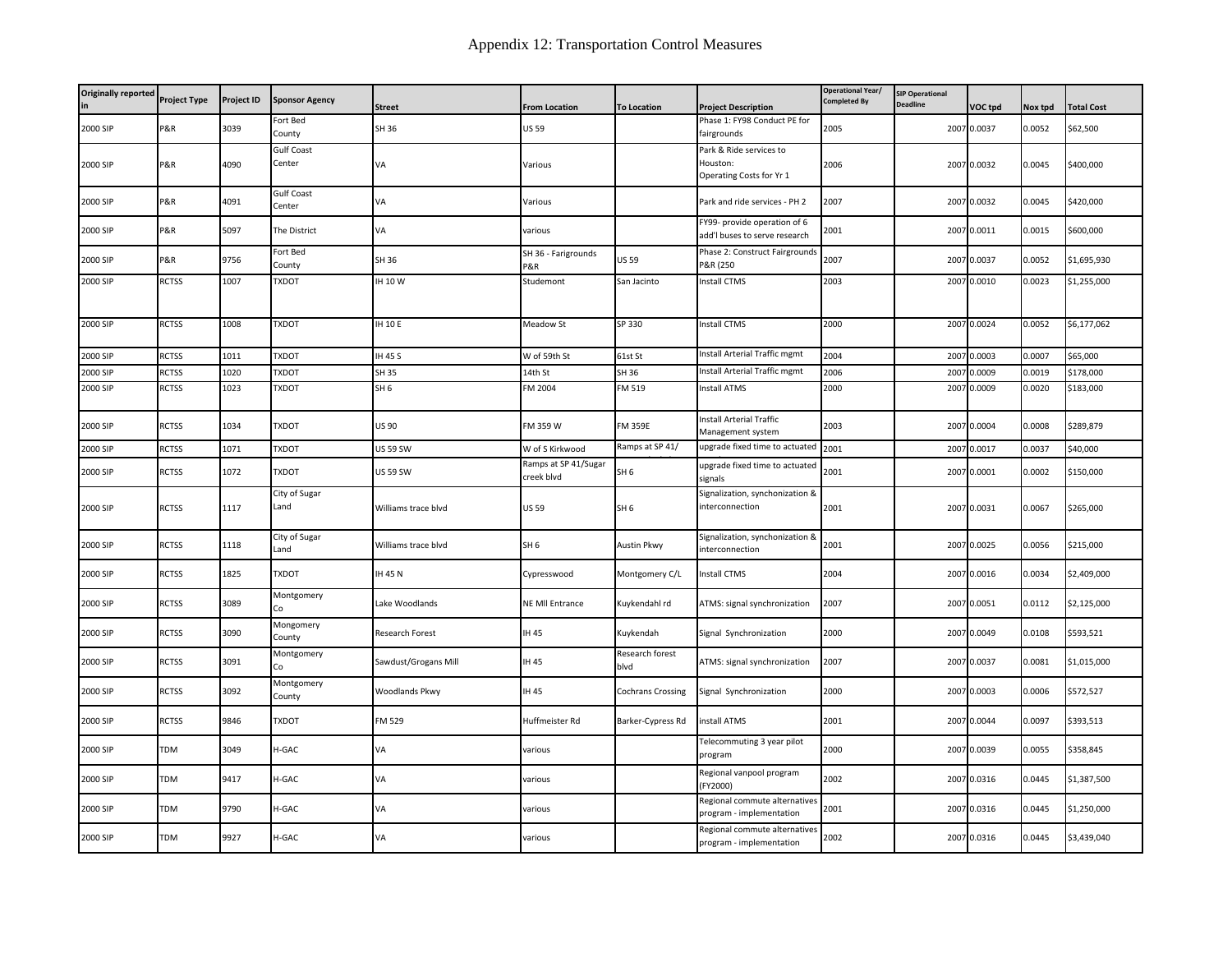| <b>Originally reported</b><br>in | <b>Project Type</b> | Project ID | <b>Sponsor Agency</b>           | <b>Street</b>         | <b>From Location</b>               | <b>To Location</b>        | <b>Project Description</b>                                              | <b>Operational Year/</b><br>Completed By | <b>SIP Operational</b><br><b>Deadline</b> | VOC tpd     | Nox tpd | <b>Total Cost</b> |
|----------------------------------|---------------------|------------|---------------------------------|-----------------------|------------------------------------|---------------------------|-------------------------------------------------------------------------|------------------------------------------|-------------------------------------------|-------------|---------|-------------------|
| 2000 SIP                         | TDM                 | 9945       | H-GAC                           | VA                    | various                            |                           | Regional commute alternatives<br>program - implementation<br>(FY2001)   | 2002                                     |                                           | 2007 0.0316 | 0.0445  | \$5,049,090       |
| 2000 SIP                         | TDM                 | 9975       | H-GAC                           | VA                    | various                            |                           | Regional commute alternatives<br>program - implementation<br>(FY2002)   | 2002                                     |                                           | 2007 0.0316 | 0.0445  | \$4,177,188       |
| 2000 SIP                         | TDM                 | 9978       | The District                    | Woodlands Town Center | IH 45                              | Grogans Mill              | Purchase 4 small alt-fueled<br>vehicles                                 | 2005                                     |                                           | 2007 0.0006 | 0.0011  | \$1,250,000       |
| 2000 SIP                         | TDM                 | 9980       | <b>METRO</b>                    | VA                    | CBD                                | Dome project              | <b>High Capacity Transitway</b><br>project                              | 2004                                     |                                           | 2007 0.0159 | 0.0223  | \$300,000,000     |
| 2000 SIP                         | TSM                 | 206        | TXDOT                           | <b>US 290</b>         | 1488 M E of mason rd               | 1394 M E of<br>mason rd   | Construct grade separation                                              | 2003                                     | 2007                                      | 0.0012      | 0.0017  | \$8,500,000       |
| 2000 SIP                         | TSM                 | 470        | <b>TXDOT</b>                    | IH 45 S               | at El Dorado                       |                           | Widen Bridge *                                                          | 2003                                     |                                           | 2007 0.0057 | 0.0079  | \$2,000,000       |
| 2000 SIP                         | TSM                 | 1144       | TXDOT                           | <b>BU 90-U</b>        | IH 610 E                           | BW 8 E                    | Continuous left turn lanes                                              | 2007                                     | 2007                                      | 0.0074      | 0.0144  | \$2,500,000       |
| 2000 SIP                         | TSM                 | 1151       | - TXDOT<br><b>Beaumont Dist</b> | LP 573                | <b>Boulevard St</b>                | Boothe St                 | Construct Continuous left turn<br>lane by removing median               | 2004                                     | 2007                                      | 0.0012      | 0.0023  | \$500,000         |
| 2000 SIP                         | <b>TSM</b>          | 1152       | TXDOT-                          | <b>US 90</b>          | East St                            | Tennessee St              | Construct continuous left turn                                          | 2004                                     |                                           | 2007 0.0012 | 0.0024  | \$375,000         |
| 2000 SIP                         | <b>TSM</b>          | 2971       | City of                         | BW <sub>8</sub>       | SH 225                             |                           | intersection redesigns                                                  | 2006                                     |                                           | 2007 0.0007 | 0.0010  | \$1,090,000       |
| 2000 SIP                         | TSM                 | 2986       | City of<br>Houston              | Westheimer            | Wilcrest                           |                           | Intersection Improvements                                               | 2003                                     |                                           | 2007 0.0001 | 0.0002  | \$150,000         |
| 2000 SIP                         | TSM                 | 2993       | <b>TXDOT</b>                    | BW <sub>8</sub>       | Richmond Ave &<br>Westheimer       |                           | Add RT turn lanes                                                       | 2002                                     |                                           | 2007 0.0012 | 0.0022  | \$500,000         |
| 2000 SIP                         | TSM                 | 3006       | <b>TXDOT</b>                    | IH 45 N               | at FM 1097                         |                           | Improve intersection & widen<br>bridge                                  | 2000                                     |                                           | 2007 0.0015 | 0.0029  | \$2,000,000       |
| 2000 SIP                         | TSM                 | 3007       | <b>TXDOT</b>                    | IH 610                | At N Shepherd, N<br>Durham         |                           | Construct U-turns                                                       | 2000                                     | 2007                                      | 0.0006      | 0.0009  | \$680,000         |
| 2000 SIP                         | TSM                 | 3012       | <b>TXDOT</b>                    | SH 288                | CR 44                              |                           | Grade separation                                                        | 2003                                     |                                           | 2007 0.0027 | 0.0038  | \$5,000,000       |
| 2000 SIP                         | <b>TSM</b>          | 3013       | <b>TXDOT</b>                    | <b>SH 288</b>         | FM 2004                            |                           | Construct Grade separation of<br>mainlanes                              | 2003                                     |                                           | 2007 0.0070 | 0.0113  | \$7,953,500       |
| 2000 SIP                         | TSM                 | 5082       | TXDOT                           | SH 288                | <b>CR 220</b>                      |                           | Construct grade separation                                              | 2004                                     |                                           | 2007 0.0019 | 0.0027  | \$5,000,000       |
| 2000 SIP                         | TSM                 | 6070       | Port of                         | Fairmont Pkwy         | <b>UPRR</b>                        |                           | construct grade separation                                              | 2007                                     | 2007                                      | 0.0001      | 0.0002  | \$10,084,727      |
| 2000 SIP                         | TSM                 | 6099       | TXDOT                           | <b>US 290</b>         | <b>Badtke Rd</b>                   | .52 Mi E of<br>Roberts Rd | Interim diamond interchange<br>w/ rural                                 | 2004                                     | 2007                                      | 0.0019      | 0.0038  | \$8,939,933       |
| 2000 SIP                         | <b>TSM</b>          | 7000       | <b>TXDOT</b>                    | <b>US 290</b>         | .52 MI E of Roberts Rd             | .72 MI E of Becker        | Interim diamond interchange                                             | 2004                                     |                                           | 2007 0.0015 | 0.0029  | \$11,814,766      |
| 2000 SIP                         | TSM                 | 7001       | <b>TXDOT</b>                    | <b>US 290</b>         | .37 MI E of Becker Rd              | .75 MI E of Bauer<br>Road | Interim diamond interchange<br>w/ rural<br>frontage roads west of Bauer | 2005                                     |                                           | 2007 0.0020 | 0.0038  | \$11,935,232      |
| 2000 SIP                         | TSM                 | 7033       | TXDOT                           | SH 99                 | .24 MI S of Highlands<br>Knolls Dr | Harris C/L                | Construct grade separation                                              | 2006                                     |                                           | 2007 0.0004 | 0.0005  | \$6,473,310       |

\*Project ID 470: Provide a second 2-lane bridge dedicated to EB traffic, reducing congestion delay and eliminating an operational bottleneck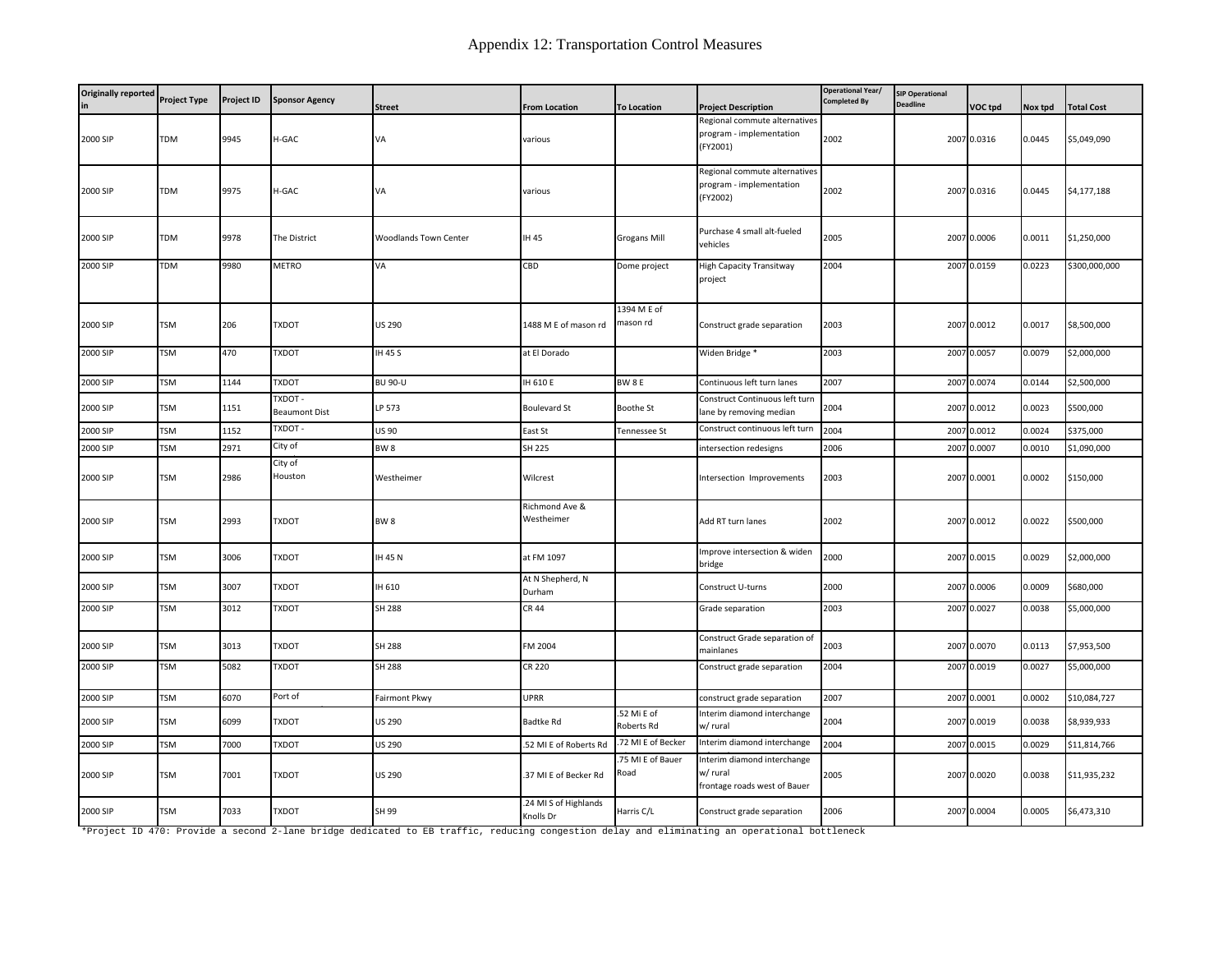| Originally reported Project Type<br>in |            | <b>Project ID</b> | <b>Sponsor Agency</b> | <b>Street</b>                      | <b>From Location</b>                       | <b>To Location</b>                       | <b>Project Description</b>                                                       | <b>Operational Year/</b><br><b>Completed By</b> | <b>SIP Operational</b><br>Deadline | VOC tpd     | Nox tpd | <b>Total Cost</b> |
|----------------------------------------|------------|-------------------|-----------------------|------------------------------------|--------------------------------------------|------------------------------------------|----------------------------------------------------------------------------------|-------------------------------------------------|------------------------------------|-------------|---------|-------------------|
| 2000 SIP                               | TSM        | 7034              | <b>TXDOT</b>          | SH 99                              | Fort bend C/L                              | .15 Mi S of IH 10                        | Construct grade separation                                                       | 2006                                            |                                    | 2007 0.0004 | 0.0005  | \$11,329,098      |
| 2000 SIP                               | <b>TSM</b> | 7270              | <b>TXDOT</b>          | SH 36                              | at Fritzella                               | Needville M.S. &<br>H.S.                 | Widen Subgrade ACP overlay<br>and                                                | 2002                                            |                                    | 2007 0.0006 | 0.0009  | \$127,000         |
| 2000 SIP                               | <b>TSM</b> | 7292              | <b>TXDOT</b>          | FM 1464                            | FM 1093                                    | .320 MI S of West<br>Oaks (W Oak Village | Widen subgrade ACP overlay<br>pavement                                           | 2002                                            |                                    | 2007 0.0033 | 0.0046  | \$443,700         |
| 2000 SIP                               | TSM        | 7295              | TXDOT                 | FM 1488                            | At new magnolia high<br>school             |                                          | Widen pavement for left and<br>right turn channelization and<br>flashing beacons | 2001                                            |                                    | 2007 0.0009 | 0.0017  | \$485,000         |
| 2000 SIP                               | <b>TSM</b> | 7315              | <b>TXDOT</b>          | SH 75                              | League line rd etc                         |                                          | Add left turn lane and traffic<br>signal                                         | 2001                                            |                                    | 2007 0.0011 | 0.0024  | \$220,000         |
| 2000 SIP                               | <b>TSM</b> | 11367             | <b>TXDOT</b>          | SH 35                              | <b>SH 288</b>                              | Walker street                            | Continuous left turn lane,<br>shoulder and                                       | 2004                                            |                                    | 2007 0.0015 | 0.0032  | \$230,000         |
| 2005 MCR                               | Bike/Ped   | 2936              | <b>TXDOT</b>          | Texas City Trls - PH 2             | College of the mainland City)              | Bay St Park (E TX                        | Construct hike & bike trails                                                     | 2000                                            |                                    | 2007 0.0006 | 0.0008  | \$1,600,933       |
| 2005 MCR                               | Bike/Ped   | 5059              | City of<br>Seabrook   | Todville Rd                        | Pine gully park                            | Miramar Park                             | Construct 15' hike/bike trail<br>parallel to<br>Todville                         | 2002                                            |                                    | 2007 0.0001 | 0.0002  | \$218,160         |
| 2005 MCR                               | Bike/Ped   | 7025              | <b>TXDOT</b>          | Aldine Mail Route                  | .5 Mi W of John F<br>Kennedy<br>Blvd       | US 59                                    | Install Sidewalks                                                                | 2006                                            |                                    | 2007 0.0002 | 0.0002  | \$852,568         |
| 2005 MCR                               | Bike/Ped   | 7298              | <b>TXDOT</b>          | FM 2004                            | <b>Neville St</b>                          | Schiro St                                | Place sidewalks                                                                  | 2004                                            | 2007                               | 0.0007      | 0.0014  | \$117,000         |
| 2005 MCR                               | Bike/Ped   | 7644              | Harris County         | Lyons School Rd                    | <b>Stuebner Airline</b>                    | Blue & Gold Rd                           | Pedestrian walkway                                                               | 2004                                            |                                    | 2007 0.0002 | 0.0003  | \$207,900         |
| 2005 MCR                               | Bike/Ped   | 10946             | <b>TXDOT</b>          | Hempstead Rd                       | N of N Post Oak                            | S of N Post Oak                          | Construct two pedestrian<br>shelters                                             | 2004                                            |                                    | 2007 0.0003 | 0.0007  | \$80,000          |
| 2005 MCR                               | P&R        | 3041              | <b>TXDOT</b>          | University Blvd                    | Sugarland                                  |                                          | Construct park & ride                                                            | 2002                                            |                                    | 2007 0.0033 | 0.0048  | \$1,252,360       |
| 2005 MCR                               | P&R        | 4068              | The District          | Research forest P&R lot            | Research forest P&R lot                    |                                          | Construct research forest park<br>& ride                                         | 2004                                            |                                    | 2007 0.0037 | 0.0052  | \$1,150,000       |
| 2005 MCR                               | P&R        | 5096              | The District          | Research forest P&R                | Various                                    |                                          | Provide operation of 6 buses to 2000                                             |                                                 | 2007                               | 0.0011      | 0.0015  | \$600.000         |
| 2005 MCR                               | P&R        | 10224             | The District          | Woodlands pkwy (near)              | at Kuykendahl, John<br>Cooper Dr & Branch  |                                          | Construction of park & ride<br>facility                                          | 2006                                            |                                    | 2007 0.0088 | 0.0125  | \$6,393,000       |
| 2005 MCR                               | P&R        | 10225             | The District          | Woodlands pkwy                     | Park & Ride                                |                                          | The Woodlands Parkway Park &<br>Ride<br>Phase II) 400-space lot                  | 2007                                            |                                    | 2007 0.0059 | 0.0083  | \$1,500,000       |
| 2005 MCR                               | TSM        | 270               | <b>TXDOT</b>          | <b>US 59 SW</b>                    | .681 KM W of S<br>Kirkwood Dr              | Ramps @ SP 41/<br>Sugarcreek Blvd        | Widen to 8 lanes with HOV &<br>FRTG Rds at ultimate location                     | 2004                                            |                                    | 2007 0.0010 | 0.0015  | \$32,756,000      |
| 2005 MCR                               | <b>TSM</b> | 2049              | <b>TXDOT</b>          | At BN&SF and UP RR in<br>Rosenberg |                                            |                                          | Railroad grade separation and<br>approaches                                      | 2003                                            |                                    | 2007 0.0002 | 0.0003  | \$2,200,000       |
| 2005 MCR                               | <b>TSM</b> | 6090              | TXDOT                 | <b>BS 288B</b>                     | At UP RR in Clute                          |                                          | Construct RR grade separation<br>and<br>approaches                               | 2004                                            |                                    | 2007 0.0003 | 0.0005  | \$10,000,000      |
| 2005 MCR                               | TSM        | 7283              | TXDOT                 | FM 359                             | At Lamar Consolidated<br><b>ISD Campus</b> |                                          | Add right and left turn lane                                                     | 2002                                            |                                    | 2007 0.0011 | 0.0022  | \$355,825         |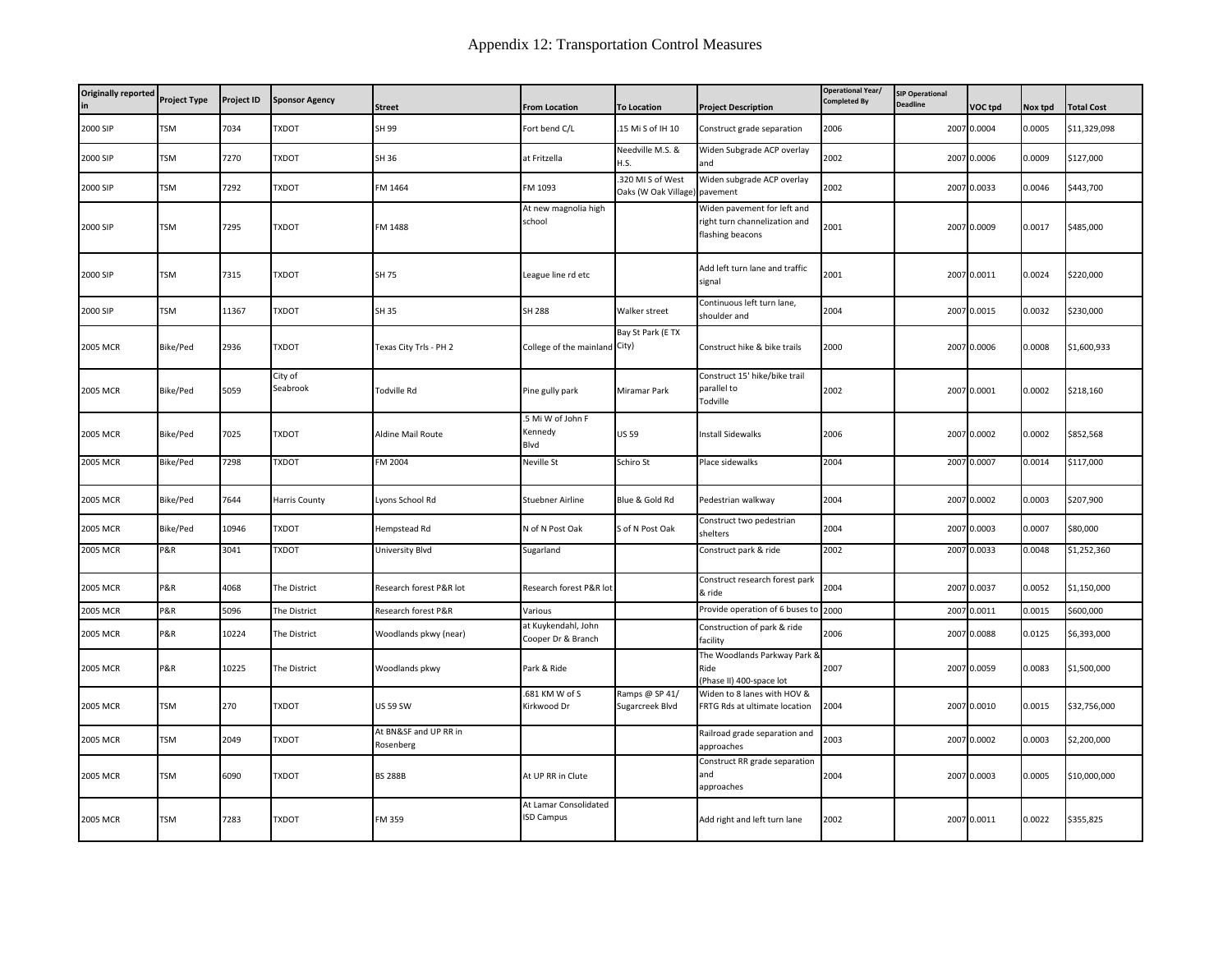| <b>Originally reported</b><br>in | <b>Project Type</b> | Project ID | <b>Sponsor Agency</b>   |                           |                                     |                                   |                                                                                                                                             | <b>Operational Year/</b><br><b>Completed By</b> | <b>SIP Operational</b><br>Deadline |             |         |                   |
|----------------------------------|---------------------|------------|-------------------------|---------------------------|-------------------------------------|-----------------------------------|---------------------------------------------------------------------------------------------------------------------------------------------|-------------------------------------------------|------------------------------------|-------------|---------|-------------------|
|                                  |                     |            |                         | <b>Street</b>             | <b>From Location</b><br>Ramps at SP | <b>To Location</b><br>682 KM E of | <b>Project Description</b><br>Widen to 8 main lanes with                                                                                    |                                                 |                                    | VOC tpd     | Nox tpd | <b>Total Cost</b> |
| 2005 MCR                         | TSM                 | 9720       | TXDOT                   | <b>US 59 SW</b>           | 41/sugarcreek blvd                  | Williams Trace Blvd               | HOV & FRTG Rds at ultimate                                                                                                                  | 2002                                            | 2007                               | 0.0012      | 0.0035  | \$29,136,000      |
| 2005 MCR                         | TSM                 | 9840       | <b>TXDOT</b>            | <b>US 90</b>              | At Krenek Rd                        |                                   | <b>Grade Separation</b>                                                                                                                     | 2003                                            |                                    | 2007 0.0024 | 0.0053  | \$2,973,800       |
|                                  |                     |            |                         |                           |                                     |                                   |                                                                                                                                             |                                                 |                                    |             |         |                   |
| 2005 MCR                         | TSM                 | 10574      | <b>TXDOT</b>            | FM 1093                   | IH 610                              | SH <sub>6</sub>                   | <b>Wesheimer Corridor</b><br>Improvements -                                                                                                 | 2006                                            |                                    | 2007 0.0244 | 0.0505  | \$3,125,000       |
| 2006<br>Substitution             | Bike/Ped            | 41         | TXDOT                   | FM 518                    | FM 1266                             | SH 146                            | Widen to 4-lane divided curb &<br>gutter                                                                                                    | 2009                                            |                                    | 2007 0.0005 | 0.0004  | \$6,186,249       |
| 2006<br>Substitution             | Bike/Ped            | 42         | <b>TXDOT</b>            | FM 518                    | FM 2094                             | FM 1266                           | Widen to 4-lane divided curb &<br>gutter<br>includes 10-ft wide bikeway                                                                     | 2009                                            |                                    | 2007 0.0003 | 0.0003  | \$11,732,012      |
| 2006<br>Substitution             | Bike/Ped            | 73         | TXDOT                   | FM 529                    | Huffmeister Rd                      | US 290                            | Widen to 6 lane divided W/<br>continuous left turn lane &<br>traffic management system                                                      | 2001                                            |                                    | 2007 0.0004 | 0.0003  | \$10,332,000      |
| 2006<br>Substitution             |                     |            |                         |                           |                                     | 1.44 MI W of<br>Barker Cypress Rd | Widen to 4 lanes with<br>continuous left turn lane and<br>replace bridge includes 1.21 MI<br>long 5-FT wide bike lanes in<br>each direction |                                                 |                                    |             |         |                   |
|                                  | Bike/Ped            | 937        | <b>TXDOT</b>            | FM 529                    | Barker Cypress Rd                   |                                   |                                                                                                                                             | 2005                                            |                                    | 2007 0.0006 | 0.0005  | \$6,190,000       |
| 2006                             | Bike/Ped            | 986        | City of Pearland        | Pearland Pkwy             | BW <sub>8</sub>                     | FM 518 in                         | Construct new 4-lane extensior                                                                                                              | 2004                                            | 2007                               | 0.0002      | 0.0002  | \$17,970,000      |
| 2006<br>Substitution             | <b>ITS</b>          | 1094       | <b>TXDOT</b>            | BW <sub>8</sub>           | <b>US 90A</b>                       | E of SH 249                       | Install computerized traffic<br>management                                                                                                  | 2008                                            | 2007                               | 0.0001      | 0.0002  | \$85,000          |
| 2006<br>Substitution             | <b>ITS</b>          | 1098       | <b>TXDOT</b>            | BW <sub>8</sub>           | W of IH 45                          | <b>US 90A</b>                     | Install computerized traffic<br>management                                                                                                  | 2008                                            | 2007                               | 0.0002      | 0.0002  | \$0               |
| 2006<br>Substitution             | Bike/Ped            | 1721       | City of<br>Pearland     | SH 35                     | John Lizer                          | Industrial                        | Sidewalk/bike path                                                                                                                          | 2001                                            |                                    | 2007 0.0001 | 0.0001  | \$0               |
| 2006<br>Substitution             | Bike/Ped            | 1722       | City of<br>Pearland     | FM 518                    | SH 35                               | Westminster                       | Sidewalk/bike path                                                                                                                          | 2005                                            |                                    | 2007 0.0001 | 0.0002  | \$178,541         |
| 2006<br>Substitution             | Bike/Ped            | 1723       | City of<br>Pearland     | FM 518                    | CR 91                               | SH 288                            | Sidewalk/bike path                                                                                                                          | 2005                                            |                                    | 2007 0.0001 | 0.0001  | \$137,500         |
| 2006<br>Substitution             | Bike/Ped            | 1724       | City of<br>Pearland     | Magnolia                  | Pearland Parkway                    | Veterans                          | Sidewalk/bike path                                                                                                                          | 2003                                            |                                    | 2007 0.0005 | 0.0004  | \$708,960         |
| 2006<br>Substitution             | Bike/Ped            | 1725       | City of<br>Pearland     | <b>Barry Rose</b>         | FM 518                              | Pearland Pkwy                     | Sidewalk/bike path                                                                                                                          | 2005                                            | 2007                               | 0.0002      | 0.0004  | \$658,175         |
| 2006<br>Substitution             | Bike/Ped            | 3033       | City of Lake<br>Jackson | <b>Oyster Creek Trail</b> | N. Dixie Dr                         | SH 332                            | Construct hike & bike trail                                                                                                                 | 2007                                            | 2007                               | 0.0002      | 0.0002  | \$9,372,110       |
| 2006<br>Substitution             | Bike/Ped            | 7062       | City of<br>Angleton     | Pedestrian Walkway        | in Angleton                         |                                   | Construct pedestrian walkway<br>in Angleton                                                                                                 | 2006                                            | 2007                               | 0.0004      | 0.0003  | \$14,993,428      |
| 2006<br>Substitution             | TSM                 | 7251       | TXDOT                   | P 149                     | At FM 1488                          |                                   | Left turn channelization and<br>traffic signal                                                                                              | 2003                                            |                                    | 2007 0.0003 | 0.0002  | \$10,060,000      |

\*\* Project ID 9720: Widen to 8 main lanes with HOV & FRTG Roads at ultimate location & TMS. Also includes intersection improvements.

\*\*\* Project ID 10574: Westheimer Corridor Improvements-phase 1: including median closures, median channelizations, left turn bay extension & signal improvement.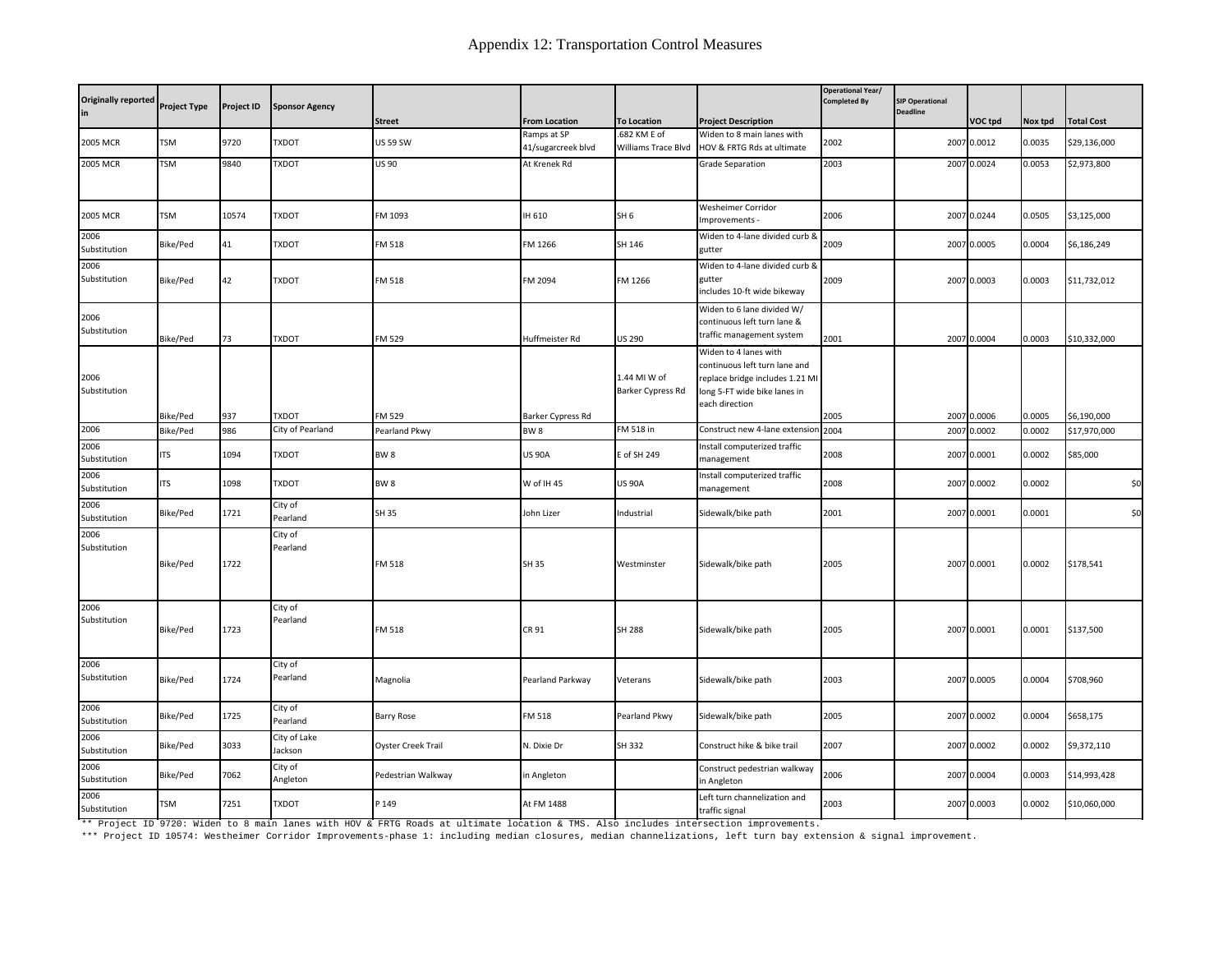| <b>Originally reported</b><br>in | <b>Project Type</b> | Project ID | <b>Sponsor Agency</b>  | <b>Street</b>                | <b>From Location</b>                         | <b>To Location</b>      | <b>Project Description</b>                                                                              | <b>Operational Year/</b><br>Completed By | <b>SIP Operational</b><br><b>Deadline</b> | VOC tpd     | Nox tpd | otal Cost    |
|----------------------------------|---------------------|------------|------------------------|------------------------------|----------------------------------------------|-------------------------|---------------------------------------------------------------------------------------------------------|------------------------------------------|-------------------------------------------|-------------|---------|--------------|
| 2006<br>Substitution             | TSM                 | 7252       | <b>TXDOT</b>           | LP 494                       | At Community Dr                              |                         | Left turn channelization and<br>traffic signal                                                          | 2003                                     |                                           | 2007 0.0005 | 0.0008  | \$917.339    |
| 2006<br>Substitution             | TSM                 | 7253       | TXDOT                  | LP 494                       | At Green Farris Rd                           |                         | Left turn channelization and<br>traffic signal                                                          | 2003                                     |                                           | 2007 0.0057 | 0.0061  | \$0          |
| 2006<br>Substitution             | <b>TSM</b>          | 7284       | <b>TOOXT</b>           | FM 518                       | SH 35                                        | Pearland Ave            | Continuous left turn lane,<br>shoulder                                                                  | 2003                                     |                                           | 2007 0.0115 | 0.0116  | \$0          |
| 2006<br>Substitution             | TSM                 | 7320       | TXDOT                  | SH 105                       | At Longview St                               |                         | Add left turn lane                                                                                      | 2001                                     |                                           | 2007 0.0005 | 0.0004  | \$0          |
| 2006<br>Substitution             | TSM                 | 7370       | TXDOT                  | SH 36                        | FM 360 & Colony/<br>Needville-Fairchilds Rd  |                         | Left turn channelization and<br>traffic signal                                                          | 2003                                     |                                           | 2007 0.0004 | 0.0003  | \$0          |
| 2006<br>Substitution             | TSM                 | 7394       | <b>TOOXT</b>           | SH 35                        | At BS 35C N & S, FM<br>2917, CR 192, SP 28 & |                         | Install left turn lanes                                                                                 | 2004                                     |                                           | 2007 0.0103 | 0.0227  | \$10,935,000 |
| 2006<br>Substitution             | Bike/Ped            | 7599       | City of Pearland       | Cullen                       | FM 518                                       | FITE @ CR 98            | Construct 4-lane includes<br>sidewalk/bike path (Ends @                                                 | 2005                                     |                                           | 2007 0.0072 | 0.0158  | \$8,280,000  |
| 2006<br>Substitution             | TSM                 | 7788       | City of League<br>City | FM 518 Bypass                | FM 518-FM 2094 / FM<br>270                   |                         | intersection improvements @<br>intersections                                                            | 2006                                     |                                           | 2007 0.0034 | 0.0075  | \$3,750,000  |
| 2006<br>Substitution             | Bike/Ped            | 9845       | TXDOT                  | FM 529                       | Huffmeister Rd                               | Barker-Cypress Rd       | Widen to 6 lane divided curb &<br>zutter &                                                              | 2001                                     |                                           | 2007 0.0011 | 0.0025  | \$700,000    |
| 2006<br>Substitution             | Bike/Ped            | 9904       | City of Sugarland      | University Blvd              | Commonwealth blvd                            | US59 in Sugarland       | Construct 4 lane divided<br>roadway on new<br>location includes 12-FT wide<br>bikeway 1.55 MI in length | 2003                                     |                                           | 2007 0.0100 | 0.0118  | \$0          |
| 2006<br>Substitution             | Bike/Ped            | 10364      | City of<br>Houston     | Holly Hall & Ardmore         | Fannin St                                    | Ardmore St              | Medical Center Galleria Phase 3<br><b>Bike Trail</b>                                                    | 2006                                     |                                           | 2007 0.0186 | 0.0157  | \$0          |
| 2006<br>Substitution             | TSM                 | 10391      | <b>TXDOT</b>           | <b>SH 35</b>                 | At NASA Rd 1                                 |                         | Lengthen left turn lane                                                                                 | 2003                                     |                                           | 2007 0.0005 | 0.0010  | \$288,300    |
| 2006<br>Substitution             | <b>ITS</b>          | 10535      | <b>HCTRA</b>           | BW <sub>8</sub>              | E of SH 249                                  | E of Hardy Toll<br>Road | Install computerized traffic<br>management<br>system                                                    | 2008                                     |                                           | 2007 0.0007 | 0.0012  | \$210,000    |
| 2006<br>Substitution             | <b>ITS</b>          | 10536      | <b>HCTRA</b>           | BW <sub>8</sub>              | W of IH 45                                   | Genoa-Red Bluff         | Install computerized traffic<br>management                                                              | 2008                                     |                                           | 2007 0.0006 | 0.0011  | \$240,000    |
| 2006<br>Substitution             | TSM                 | 10714      | TXDOT                  | FM 518                       | At Clearview Ave                             |                         | Left turn channelization and<br>traffic signal                                                          | 2004                                     |                                           | 2007 0.0004 | 0.0007  | \$680,000    |
| 2006<br>Substitution             | <b>TSM</b>          | 10720      | TXDOT                  | FM 2100                      | At Wold Rd                                   |                         | Left turn channelization and<br>traffic signal                                                          | 2004                                     |                                           | 2007 0.0004 | 0.0008  | \$120,000    |
| 2006<br>Substitution             | Bike/Ped            | 13200      | Harris County          | <b>Baker Reservoir Trail</b> | Barker Clodine Rd                            | Nobile Rd               | George Bush Park/Barker<br>Reservoir<br>Hike/Bike Trail                                                 | 2013                                     |                                           | 2007 0.0011 | 0.0024  | \$602,800    |
| 2006<br>Substitution             | Bike/Ped            | 13201      | Harris County          | Terry Hershey Park           | SH <sub>6</sub>                              | BW <sub>8</sub>         | Terry Hershey Park Hike/bike<br>trail                                                                   | 2005                                     |                                           | 2007 0.0020 | 0.0044  | \$1,520,000  |
| 2006<br>Substitution             | Bike/Ped            | 13460      | City of<br>Houston     | TC Jester                    | 11th Street                                  | <b>Washington Ave</b>   | <b>Bike route</b>                                                                                       | 2003                                     |                                           | 2007 0.0018 | 0.0035  | \$2,600,000  |
| 2006<br>Substitution             | Bike/Ped            | 13461      | City of<br>Houston     | Dixie Drive                  | Tierwester                                   | Almeda                  | <b>Bike route</b>                                                                                       | 2003                                     |                                           | 2007 0.0004 | 0.0008  | \$80,300     |